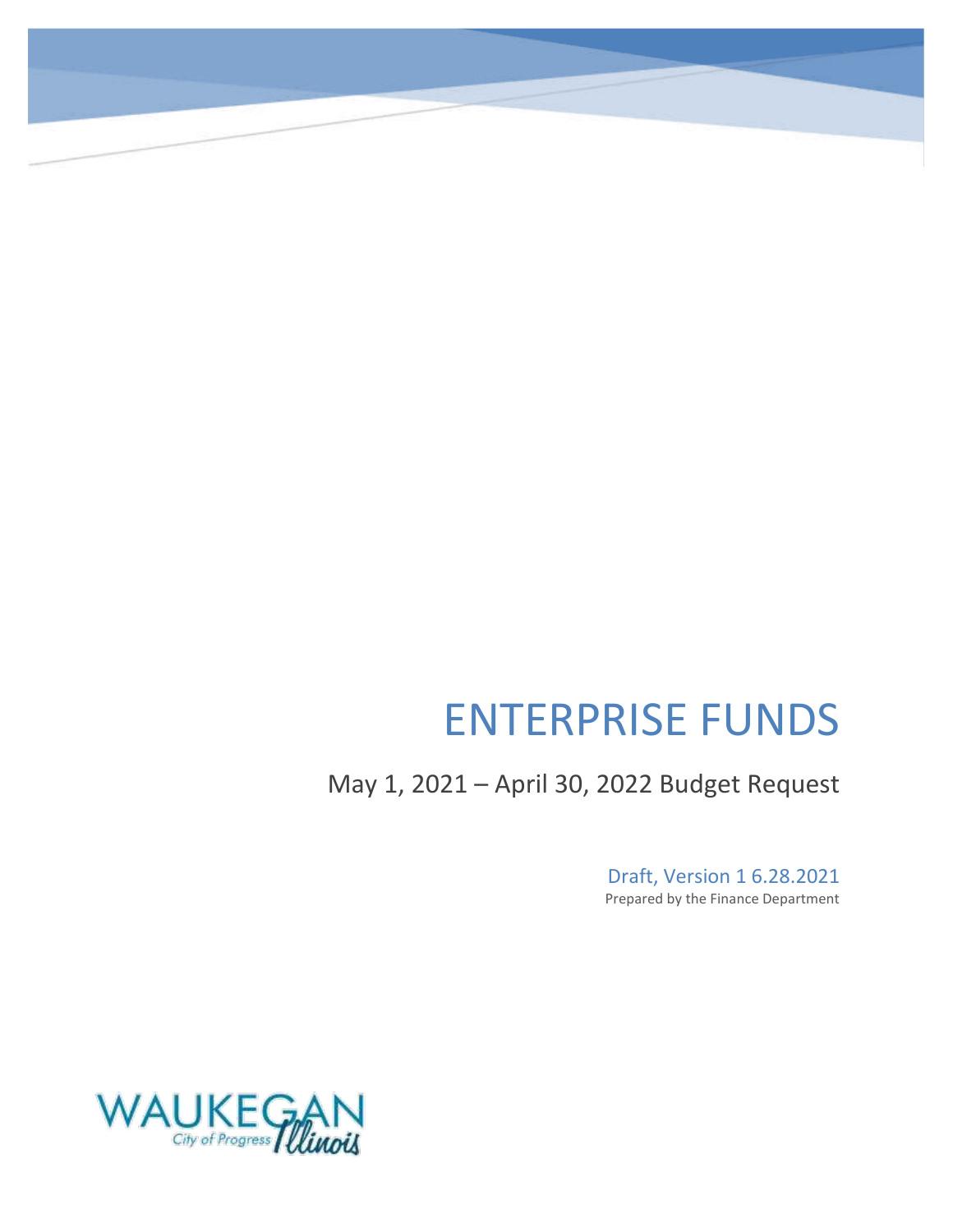### P A G E | **1** Introduction

The City of Waukegan serves its water customers and provides wholesale water service to the municipalities of Park City, Beach Park, and Green Oaks. The water plant system receives its water from Lake Michigan, with treatment and transmission handled by the City's waterworks staff. While the City is responsible for transmission of sewerage, either Lake County Public Works or North Shore Water Reclamation District, depending on geography, handles sewage treatment. Additionally, the City operates and maintains metered street parking, several surface parking lots, and one covered parking garage. The City accounts for the water and sewer, and the parking system in the Enterprise Funds. These Funds are used to report business-type functions that are intended to recover all or a significant portion of their costs through user fees and charges.

### **Overview**

The Fiscal Year May 1, 2021 to April 30, 2022 (FY22) Enterprise Funds proposed budget calls for \$16.1 million in revenues, \$22.1 million in expenses, transfers-in of \$2.0 million, and transfers-out of \$2.0 million for a net result of zero.

| Revenues                             | \$16,128,000   |
|--------------------------------------|----------------|
| <b>Expenses</b>                      | (\$22,130,086) |
| Surplus / (Deficit) before transfers | (56,002,086)   |
| Transfers in                         | \$2,000,000    |
| Transfers (out)                      | ( \$2,000,000) |
| Surplus / (Deficit) after transfers  | (56,002,086)   |

### **Discussion**

Total revenues are estimated to reach \$16.1 million for FY22. There is no plan to have Water & Sewer Bonds issued in FY22, which is why the estimated revenues have significantly decreased from the previous fiscal year. Water sale revenues were overstated in the FY21 budget projection, and therefore the FY22 assumption uses actual results coupled with the aforementioned Code rate schedule. Other notable variances in revenue projections include permit fees and interest earned. The City expects a reduction in permits from commercial development along the City's southwest corridor, as that area has already been established and permits were purchased and issued in FY21. Interest earned is anticipated to decrease due to the decrease in cash balances from not issuing bonds in FY22.

Personnel services and benefits are largely dictated by collective bargaining agreements, with a combined increase of around 2.37% from the FY21 to FY22 budgets. Contractual services include bonded debt service and lease payments, driving this category slightly up from the prior year. In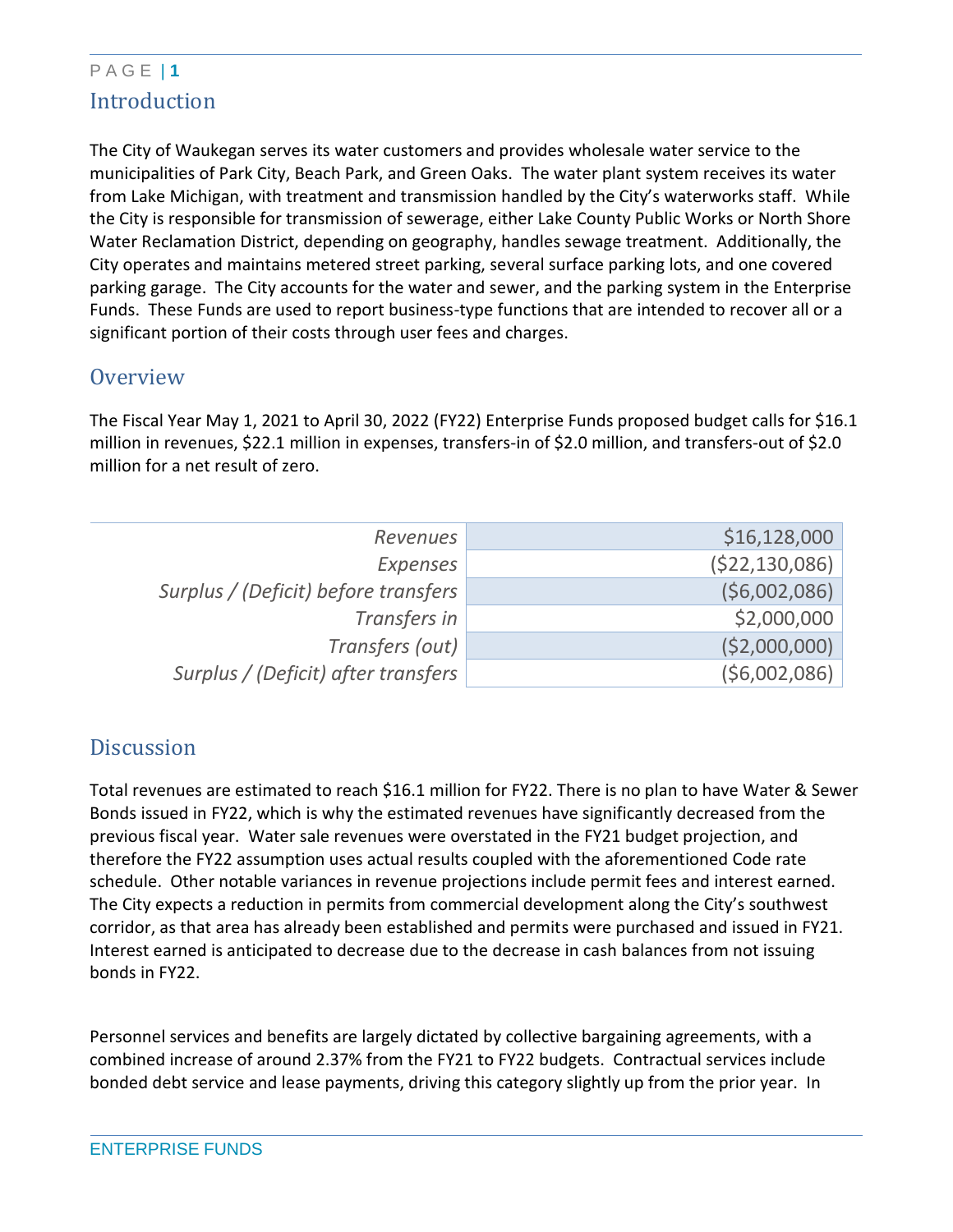FY22, the City is replacing its outdated point-of-sale systems at the multi-level garage, paid lots, and street meters. This will be done through a five-year lease. Commodities are mostly attributed to chemicals required to maintain a safe and reliable water delivery system. The reduction of capital outlay and improvements reflect the investment of improving the City's water and sewer delivery systems, including water main replacements, Water Plant upgrades, and informational technology upgrades that were performed or initialized in FY21. Note that due to Governmental Accounting Standard Board (GASB) requirements, capital expenditures are reclassified at fiscal year-end in order to be properly capitalized and depreciated, hence the variances between "actual" and "budget" in the capital and non-cash expense categories reported herein.

\$2 million of the transfers-in / out account for moving 2018 Water & Sewer bond remaining funds from Fund 555 Water & Sewer Fund to the newly established Fund 556 Water & Sewer Capital Fund. This new fund was created and taken into effect on May 1, 2020 to keep better track of capital spending and ease in calculating depreciation as part of the fiscal year-end close process.

Actual revenues, expenses, and transfers are included in the following chart along with the FY21 adjusted budget and FY22 proposal. Line item detail for the FY22 budget proposal is in the attached Appendix.

|                 |                     | <b>ENTERPRISE FUNDS</b>                                  |               |               |               |                       |                |                    |
|-----------------|---------------------|----------------------------------------------------------|---------------|---------------|---------------|-----------------------|----------------|--------------------|
|                 |                     |                                                          |               |               |               |                       |                |                    |
| <b>REVENUES</b> |                     |                                                          |               |               |               |                       |                |                    |
| Fund            | <b>Detail</b>       | <b>Description</b>                                       | <b>FY18</b>   | <b>FY19</b>   | <b>FY20</b>   | <b>FY21 Unaudited</b> | FY 21 Budget   | <b>FY22 Budget</b> |
|                 | <b>SUB3000</b>      | <b>Tax Collection</b>                                    | 167,552.00    | 313,008.37    | 313,008.00    | 468,828.00            | 500,000.00     | 600,000.00         |
|                 | <b>SUB3200</b>      | <b>Permits</b>                                           | 518,660.75    | 119,396.00    | 122,289.00    | 86,450.00             | 250,000.00     | 126,000.00         |
|                 | <b>SUB 3400</b>     | Fees                                                     | 796564.95     | 649,854.30    | 602,949.35    | 114,531.00            | 670,000.00     | 617,000.00         |
|                 | <b>SUB 4400</b>     | <b>Intergovernmental Revenue</b>                         |               |               | 375,000.00    |                       |                |                    |
|                 | <b>SUB 4600</b>     | Interest                                                 | 51.883.73     | 238.362.31    | 1,122,520.18  | 63.736.00             | 510.000.00     | 95.000.00          |
|                 | <b>SUB 4800</b>     | <b>Miscellaneous Revenue</b>                             | 138,381.74    | 95,320.40     | 102,906.12    | 210,988.00            | 110,000.00     | 106,000.00         |
|                 | <b>SUB 4900</b>     | <b>Other Financing Sources</b>                           | 63,273.00     | 18,674,197.00 | 27,747.15     | 16,307,632.00         | 15,000,000.00  |                    |
|                 | <b>SUB 5200</b>     | <b>Sewer and Water Sales</b>                             | 12,439,107.10 | 13,240,233.37 | 13,854,808.76 | 14,378,950.00         | 13,568,000.00  | 14,131,000.00      |
|                 | <b>SUB 5500</b>     | <b>Sewer and Water Charges</b>                           | 277,253.61    | 207,392.05    | 189,026.30    | 148,500.00            | 200,000.00     | 192,000.00         |
|                 | <b>SUB 5700</b>     | <b>Charges-Late Payment/Penalties</b>                    | 256,687.03    | 332,760.18    | 256,292.53    | 250,000.00            | 300,000.00     | 261,000.00         |
|                 |                     | <b>TOTAL REVENUES</b>                                    | 14,709,363.91 | 33,870,523.98 | 16,966,547.39 | 32,029,615.00         | 31,108,000.00  | 16,128,000.00      |
|                 |                     |                                                          |               |               |               |                       |                |                    |
|                 | <b>EXPENDITURES</b> |                                                          |               |               |               |                       |                |                    |
| Fund            | <b>Detail</b>       | <b>Description</b>                                       | <b>FY18</b>   | <b>FY19</b>   | <b>FY20</b>   | <b>FY21 Unaudited</b> | FY 21 Budget   | FY22 Budget        |
|                 | <b>SUB 2100</b>     | <b>Personnel Services</b>                                | 3,223,402.42  | 2,917,704.84  | 2,983,484.38  | 3,424,284.78          | 3,522,500.00   | 3,612,000.00       |
|                 | <b>SUB 2200</b>     | <b>Personnel Benefits</b>                                | 1,811,217.68  | 1,524,193.03  | 2,574,791.13  | 1,858,519.00          | 1,916,700.00   | 1,676,000.00       |
|                 | <b>SUB 2400</b>     | <b>Contractual Services</b>                              | 2,408,015.22  | 3,284,389.70  | 4,004,781.97  | 5,688,676.00          | 6,208,668.96   | 7,011,086.00       |
|                 | <b>SUB 2500</b>     | <b>Commodities</b>                                       | 756,819.26    | 776,734.41    | 516,647.93    | 651,056.00            | 897,000.00     | 653,000.00         |
|                 | <b>SUB 2600</b>     | Capital Outlay                                           | 38,448.00     | (29.67)       | 77,501.12     | 486,401.00            | 1,778,450.00   | 400,000.00         |
|                 | <b>SUB 2700</b>     | <b>Capital Improvements</b>                              | 37,175.03     | 44,478.91     | (0.03)        | 7,383,061.00          | 18,434,681.04  | 8,778,000.00       |
|                 | <b>SUB 2800</b>     | Non-Cash Expense                                         | 2,746,533.05  | 19,068,922.59 | 3,344,951.47  | 12,060.00             |                |                    |
|                 |                     | <b>TOTAL EXPENDITURES</b>                                | 11,021,610.66 | 27,616,393.81 | 13,502,157.97 | 19,504,057.78         | 32,758,000.00  | 22,130,086.00      |
|                 |                     |                                                          |               |               |               |                       |                |                    |
|                 |                     | <b>EXCESS (DEFICIENCY) OF REVENUES OVER EXPENDITURES</b> | 3,687,753.25  | 6,254,130.17  | 3,464,389.42  | 12,525,557.22         | (1,650,000.00) | (6,002,086.00)     |
|                 |                     |                                                          |               |               |               |                       |                |                    |
|                 |                     | <b>OTHER FINANCING SOURCES (USES)</b>                    |               |               |               |                       |                |                    |
| <b>Fund</b>     | <b>Detail</b>       | <b>Description</b>                                       | <b>FY18</b>   | <b>FY19</b>   | <b>FY20</b>   | <b>FY21 Unaudited</b> | FY 21 Budget   | <b>FY22 Budget</b> |
|                 | <b>SUB 6300</b>     | <b>Transfers In/From</b>                                 |               | 428,706.34    | 236,890.00    | 8,963,719.00          | 3,650,000.00   | 2,000,000.00       |
|                 | <b>SUB 6800</b>     | Transfers Out/To                                         |               |               | (8,743.15)    | (200,000.00)          | (3,000,000.00) | (2,000,000.00)     |
|                 |                     | <b>TOTAL OTHER FINANCING SOURCES</b>                     | ٠             | 428.706.34    | 228,146.85    | 8,763,719.00          | 650,000.00     |                    |
|                 |                     |                                                          |               |               |               |                       |                |                    |
|                 |                     | <b>FUND BALANCE</b>                                      |               |               |               |                       |                | (6.002.086.00)     |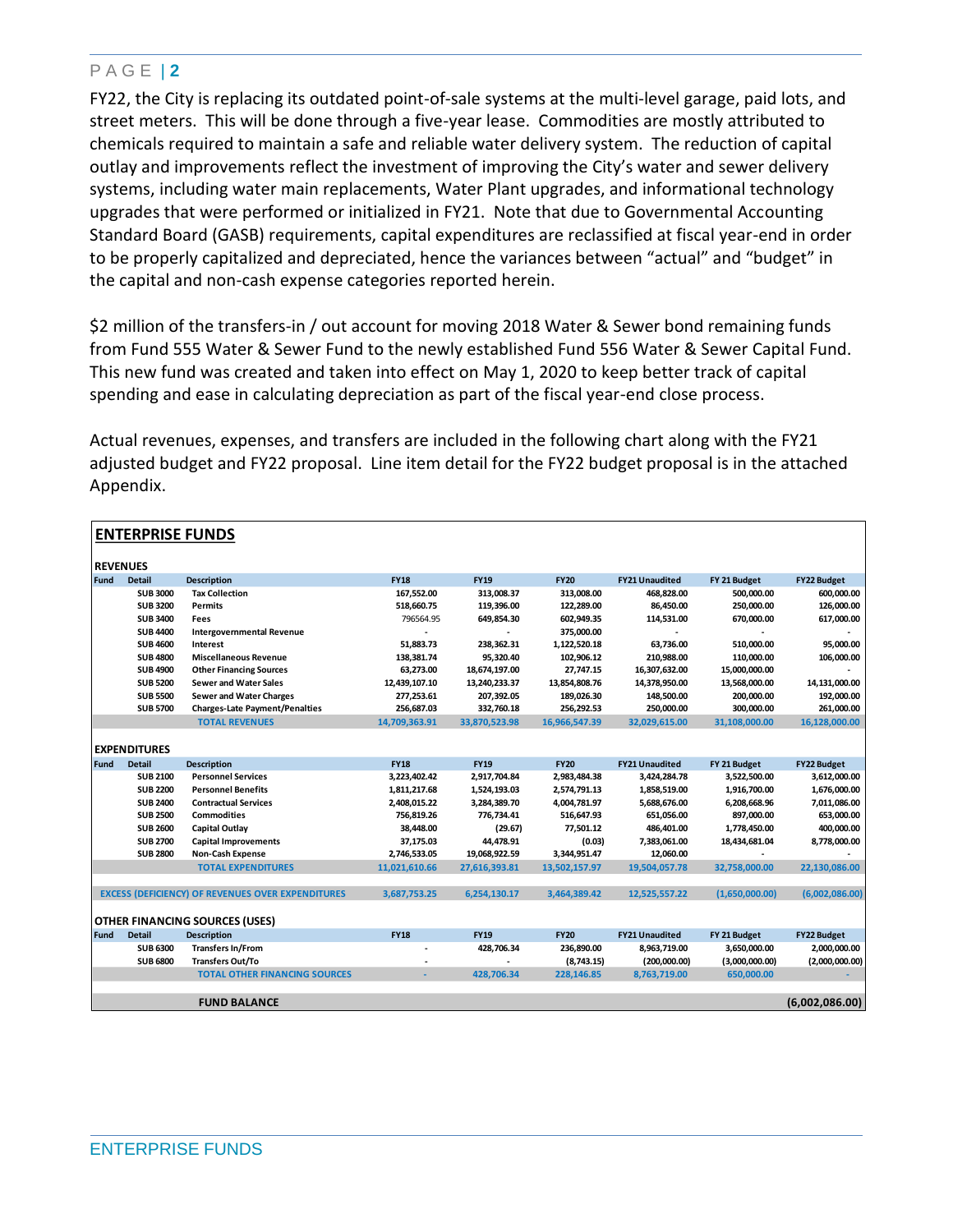Headcount from FY18 to the proposed FY22 is shown below. The proposed headcount for FY22 is 52 full-time equivalents (FTE) for the Enterprise Funds. Overall, head count has remained the same from FY21 to FY22.

| <b>Enterprise Funds Police Department</b> |        |        |        |        |          |                          |
|-------------------------------------------|--------|--------|--------|--------|----------|--------------------------|
|                                           |        |        |        |        | FY2022   |                          |
|                                           | FY2018 | FY2019 | FY2020 | FY2021 | Proposed | Change                   |
| <b>IMaintenance Worker</b>                | 1.00   | 1.00   | 1.00   | 1.00   | 1.00     |                          |
| Parking (PW) Supervisor                   | 1.00   | 1.00   | 1.00   | 1.00   | 1.00     | -                        |
|                                           | 2.00   | 2.00   | 2.00   | 2.00   | 2.00     | $\overline{\phantom{0}}$ |

| <b>Enterprise Funds Central Services</b> |                          |                          |                          |                          |                          |        |
|------------------------------------------|--------------------------|--------------------------|--------------------------|--------------------------|--------------------------|--------|
|                                          |                          |                          |                          |                          | FY2022                   |        |
|                                          | FY2018                   | FY2019                   | FY2020                   | FY2021                   | Proposed                 | Change |
| Admin Asst - W/S                         | $\overline{\phantom{0}}$ | $\overline{\phantom{a}}$ |                          |                          | 1.00                     | 1.00   |
| Clerical Tech - W/S                      | 4.50                     | 4.00                     | 3.00                     | 3.00                     | 3.00                     |        |
| Deputy Clerk - Motor Veh.                | $\overline{\phantom{0}}$ | $\overline{\phantom{a}}$ | $\overline{\phantom{0}}$ | $\overline{\phantom{0}}$ | $\overline{\phantom{a}}$ |        |
| Finance Coordinator - W/S                | 1.00                     | $\overline{\phantom{a}}$ | 1.00                     | 1.00                     | 1.00                     |        |
| Senior Accountant - W/S                  | 1.00                     | 1.00                     | 1.00                     | 1.00                     | $\overline{\phantom{a}}$ | (1.00) |
| Staff Accountant - W/S                   | 1.00                     | 1.00                     | 2.00                     | 2.00                     | 2.00                     |        |
|                                          | 7.50                     | 7.00                     | 7.00                     | 7.00                     | 7.00                     |        |

| <b>Enterprise Funds Public Works</b> |        |                          |        |                          |                          |                          |
|--------------------------------------|--------|--------------------------|--------|--------------------------|--------------------------|--------------------------|
|                                      |        |                          |        |                          | FY2022                   |                          |
|                                      | FY2018 | FY2019                   | FY2020 | FY2021                   | Proposed                 | Change                   |
| Admin Asst - WS                      | 2.00   | 1.00                     | 1.00   | 1.00                     | 1.00                     |                          |
| Utility Manager-WS                   |        | 1.00                     | 1.00   | 1.00                     | 1.00                     |                          |
| Backflow Coordinator - WS            | 1.00   | 1.00                     | 1.00   | 1.00                     | 1.00                     | $\overline{\phantom{0}}$ |
| Laboratory Supervisor - WS           | 1.00   | 1.00                     | 1.00   | $\overline{\phantom{0}}$ | $\overline{\phantom{0}}$ |                          |
| Laborer - WS                         | 9.00   | 9.00                     | 9.00   | 9.00                     | 9.00                     |                          |
| Maintenance Worker - WS              | 20.00  | 20.00                    | 20.00  | 20.00                    | 20.00                    |                          |
| Mechanic / Welder - WS               | 1.00   | 1.00                     | 1.00   | 1.00                     | 1.00                     |                          |
| Office Supervisor - WS               |        | $\overline{\phantom{a}}$ | 1.00   | 1.00                     | 1.00                     | $\overline{\phantom{0}}$ |
| Public Works Supervisor - WS         | 4.00   | 4.00                     | 4.00   | 4.00                     | 4.00                     |                          |
| Water Operator - WS                  | 4.00   | 5.00                     | 4.00   | 4.00                     | 4.00                     |                          |
| Water Plant Superintendent - WS      | 1.00   | 1.00                     | 1.00   | 1.00                     | 1.00                     |                          |
|                                      | 43.00  | 44.00                    | 44.00  | 43.00                    | 43.00                    |                          |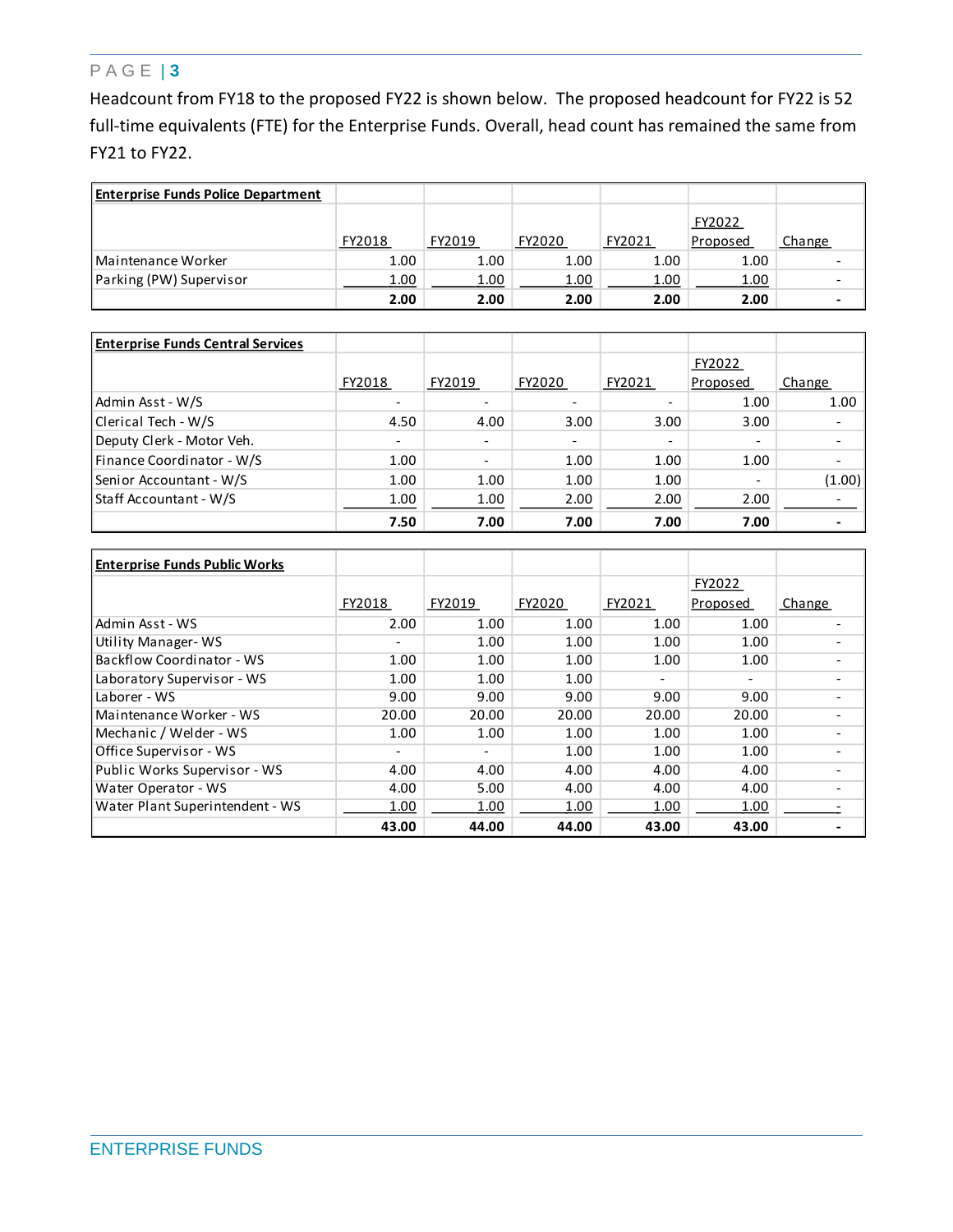### P A G E | **4** Line Item Detail

# **Fund 555 - Sewer & Water Fund**

#### **REVENUES**

| Fund | <b>Detail</b>   | <b>Description</b>                    | <b>FY20</b>   | <b>FY21 Unaudited</b> | FY 21 Budget   | <b>FY22 Budget</b> |
|------|-----------------|---------------------------------------|---------------|-----------------------|----------------|--------------------|
|      | 555 32030       | Permits - Solar                       | 46,936.00     |                       | 50,000.00      | 48,000.00          |
|      | 555 32050       | Permits - Sanitary Connection         | 6,600.00      | 12,750.00             | 15,000.00      | 7,000.00           |
|      | 555 32055       | Permits - Water Connection            | 38,300.00     | 45,600.00             | 60,000.00      | 39,000.00          |
|      | 555 32060       | Permits - Water Meter                 | 16,339.00     | 18,600.00             | 100,000.00     | 17,000.00          |
|      | 555 32065       | Permits - Water Copperhorn            | 646.00        | 500.00                | $\overline{a}$ | 1,000.00           |
|      | 555 32067       | Permits - Water Shed Devlpmnt.        | 11,760.00     | 9,000.00              | 15,000.00      | 12,000.00          |
|      | 555 32068       | Permits - Sewer Repair                | 1,708.00      | $\overline{a}$        | 10,000.00      | 2,000.00           |
|      | <b>SUB3200</b>  | <b>Permits</b>                        | 122,289.00    | 86,450.00             | 250,000.00     | 126,000.00         |
|      | 555 34022       | Fees - Water Tap-On                   | 2,500.00      | 1,000.00              |                | 3,000.00           |
|      | 555 34038       | Fees - Parkway Openings               | 4,225.00      | 5,500.00              | 5,000.00       | 4,000.00           |
|      | 555 34052       | Fees - Storm Sewer Connection         | 5,975.00      | 6,000.00              | 5,000.00       | 6,000.00           |
|      | 555 34088       | Fees - Cellular Telecom/Tower         | 1,000.00      |                       |                | 1,000.00           |
|      | <b>SUB 3400</b> | Fees                                  | 13,700.00     | 12,500.00             | 10,000.00      | 14,000.00          |
|      | 555 44130       | <b>GRANT-Federal</b>                  | 375,000.00    |                       |                |                    |
|      | <b>SUB 4400</b> | <b>Intergovernmental Revenue</b>      | 375,000.00    |                       |                |                    |
|      | 555 46100       | <b>Interest Earned</b>                | 1,108,324.36  | 57,750.00             | 500,000.00     |                    |
|      | <b>SUB 4600</b> | Interest                              | 1,108,324.36  | 57,750.00             | 500,000.00     |                    |
|      | 555 48050       | Sale of Recyclables                   |               |                       |                |                    |
|      | 555 48129       | Reimbursement - PW Services           | 9,667.68      |                       |                | 10,000.00          |
|      | 555 48170       | Sale of Labor & Materials             |               | 150.00                |                |                    |
|      | 555 48256       | Reimb Wtr On/Off/Loss Fee NSSD        |               |                       |                |                    |
|      | 555 48395       | <b>Claim Settlements</b>              | 4.93          |                       |                |                    |
|      | 555 48400       | Reimbursement - Jury Duty             | 17.00         |                       |                |                    |
|      | 555 48530       | Liens - Release                       |               |                       |                |                    |
|      | 555 48900       | Miscellaneous Revenue                 | 8,991.15      | 31,000.00             |                | 9,000.00           |
|      | <b>SUB 4800</b> | <b>Miscellaneous Revenue</b>          | 18,680.76     | 31,150.00             |                | 19,000.00          |
|      | 555 49101       | Contributions - Developer             |               |                       |                |                    |
|      | 555 49200       | Dividend Income                       | 27,747.15     | 100.00                |                |                    |
|      | 555 49211       | Disposal/Removal of Fixed Asst        |               |                       |                |                    |
|      | 555 49310       | <b>Bond Proceeds</b>                  |               | 1,000,000.00          |                |                    |
|      | <b>SUB 4900</b> | <b>Other Financing Sources</b>        | 27,747.15     | 1,000,100.00          |                |                    |
|      | 555 52020       | Sales-Metered Water/Sewer Spec        |               |                       | 13,000.00      |                    |
|      | 555 52040       | Sales - Metered Water                 | 177,680.46    | 230,350.00            | 188,000.00     | 181,000.00         |
|      | 555 52045       | Sales - Met. Water-Out of City        | 1,591,388.69  | 1,845,000.00          | 1,809,000.00   | 1,623,000.00       |
|      | 555 52050       | Sales - Metered Water & Sewer         | 12,050,410.60 | 12,265,500.00         | 11,528,000.00  | 12,291,000.00      |
|      | 555 52060       | Sales - Service Billings              | 9,260.50      | 13,000.00             | 11,000.00      | 9,000.00           |
|      | 555 52070       | Sales - Sewer Only                    | 6,160.73      | 7,500.00              | 7,000.00       | 6,000.00           |
|      | 555 52080       | Sales - 72 Hr. Water Turn On          | 1,200.00      | 600.00                | 2,000.00       | 1,000.00           |
|      | 555 52100       | Sales - Hydrant Usuage                | 11,149.00     | 7,000.00              | 10,000.00      | 11,000.00          |
|      | 555 52110       | <b>NSF Check Fees</b>                 | 9,310.00      | 10,000.00             |                | 9,000.00           |
|      | 555 52900       | Dispute Adjustment                    | (1,751.22)    |                       |                |                    |
|      | <b>SUB 5200</b> | <b>Sewer and Water Sales</b>          | 13,854,808.76 | 14,378,950.00         | 13,568,000.00  | 14,131,000.00      |
|      | 555 55201       | Closing Letter Fee                    | 96,256.30     | 100,000.00            | 100,000.00     | 98,000.00          |
|      | 555 55202       | Closing Ltr Reissue Fee               | 7,000.00      | 6,500.00              |                | 7,000.00           |
|      | 555 55500       | Water Shut-Off Charges                | 85,650.00     | 42,000.00             | 100,000.00     | 87,000.00          |
|      | 555 55610       | Water Sample Analysis Fee             | 120.00        |                       |                |                    |
|      | <b>SUB 5500</b> | <b>Sewer and Water Charges</b>        | 189,026.30    | 148,500.00            | 200,000.00     | 192,000.00         |
|      | 555 57000       | Charges-Late Payment/Penalties        | 256, 292.53   | 250,000.00            | 300,000.00     | 261,000.00         |
|      | <b>SUB 5700</b> | <b>Charges-Late Payment/Penalties</b> | 256,292.53    | 250,000.00            | 300,000.00     | 261,000.00         |
|      |                 | <b>TOTAL REVENUES</b>                 | 15,965,868.86 | 15,965,400.00         | 14,828,000.00  | 14,743,000.00      |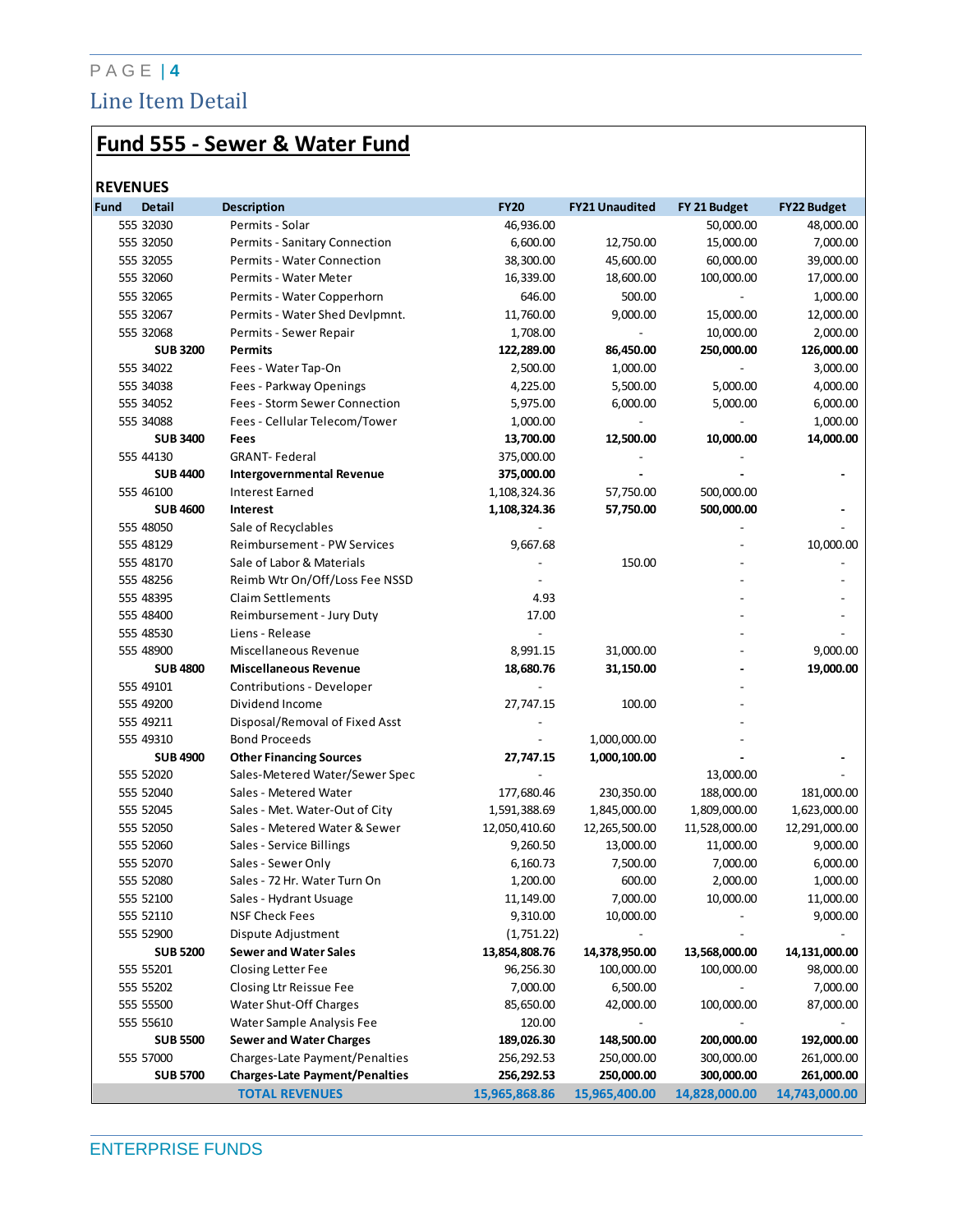### **Fund 555 - Sewer & Water Fund**

*Continued*

#### **EXPENDITURES**

| Fund | <b>Detail</b> | <b>Description</b>            | <b>FY20</b> | <b>FY21 Unaudited</b> | FY 21 Budget | <b>FY22 Budget</b> |
|------|---------------|-------------------------------|-------------|-----------------------|--------------|--------------------|
|      | 555 913021200 | Laborer                       | 111,533.64  | 132,900.00            | 142,000.00   | 141,000.00         |
|      | 555 913021211 | Maintenance Worker II         | 187,779.84  | 192,000.00            | 168,000.00   | 198,000.00         |
|      | 555 913021212 | Maintenance Worker III        | 68,014.75   | 68,700.00             | 45,000.00    | 68,000.00          |
|      | 555 913021399 | Earned Sick Leave Pay Outs    | 2,365.61    | 2,365.61              | 1,000.00     | 2,000.00           |
|      | 555 913021400 | Overtime                      | 28,050.56   | 12,500.00             | 22,800.00    | 25,000.00          |
|      | 555 913021401 | Double-Time                   | 5,668.56    | 6,000.00              | 9,700.00     | 9,000.00           |
|      | 555 913021404 | On-Call Pay                   | 16,273.23   | 17,150.00             | 16,000.00    | 17,000.00          |
|      | 555 913021413 | <b>Tool Allowance</b>         | 2,040.00    | 2,040.00              | 900.00       | 2,000.00           |
|      | 555 913021749 | Public Works Supervisor II    | 75,848.64   | 78,300.00             | 78,000.00    | 76,000.00          |
|      | 555 915021200 | Laborer                       | 18,771.12   | 52,700.00             | 99,000.00    | 47,000.00          |
|      | 555 915021210 | Maintenance Worker I          |             |                       |              |                    |
|      | 555 915021211 | Maintenance Worker II         | 227,739.40  | 198,600.00            | 318,000.00   | 204,000.00         |
|      | 555 915021399 | Earned Sick Leave Pay Outs    | 230.51      | 230.51                | 100.00       |                    |
|      | 555 915021400 | Overtime                      | 7,403.57    | 1,850.00              | 6,300.00     | 5,000.00           |
|      | 555 915021401 | Double-Time                   | 559.59      | 300.00                | 2,800.00     | 2,000.00           |
|      | 555 915021403 | Female Search/Double Back Pay | 60.00       |                       | 200.00       |                    |
|      | 555 915021404 | On-Call Pay                   | 8,585.08    | 6,875.00              | 7,700.00     | 7,000.00           |
|      | 555 915021413 | <b>Tool Allowance</b>         | 900.00      | 900.00                | 500.00       | 1,000.00           |
|      | 555 915021749 | Public Works Supervisor II    | 77,340.39   | 78,700.00             | 79,000.00    | 76,000.00          |
|      | 555 915021796 | Administrative Assistant I    | 59,980.22   | 62,400.00             | 62,000.00    | 64,000.00          |
|      | 555 915321399 | Earned Sick Leave Pay Outs    |             |                       |              |                    |
|      | 555 915321400 | Overtime                      |             |                       |              |                    |
|      | 555 915321413 | <b>Tool Allowance</b>         |             |                       |              |                    |
|      | 555 915321724 | Laboratory Supervisor         |             |                       |              |                    |
|      | 555 915421200 | Laborer                       | 33,097.64   | 44,800.00             |              | 47,000.00          |
|      | 555 915421211 | Maintenance Worker II         | 418,271.99  | 563,800.00            | 571,000.00   | 594,000.00         |
|      | 555 915421399 | Earned Sick Leave Pay Outs    | 332.99      | 332.99                | 100.00       |                    |
|      | 555 915421400 | Overtime                      | 35,685.19   | 18,000.00             | 35,800.00    | 32,000.00          |
|      | 555 915421401 | Double-Time                   | 12,847.57   | 12,750.00             | 14,100.00    | 14,000.00          |
|      | 555 915421404 | On-Call Pay                   | 9,790.01    | 9,000.00              | 9,200.00     | 10,000.00          |
|      | 555 915421413 | <b>Tool Allowance</b>         | 1,800.00    | 1,800.00              | 800.00       | 2,000.00           |
|      | 555 915421749 | Public Works Supervisor II    | 75,583.81   | 144,750.00            | 60,000.00    | 162,000.00         |
|      | 555 915521200 | Laborer                       | 88,809.12   | 134,200.00            | 95,000.00    | 141,000.00         |
|      | 555 915521211 | Maintenance Worker II         | 10,313.03   | 170,800.00            | 40,000.00    | 198,000.00         |
|      | 555 915521213 | <b>Back Flow Coordinator</b>  | 34,631.49   | 84,700.00             | 86,000.00    | 88,000.00          |
|      | 555 915521399 | Earned Sick Leave Pay Outs    | 407.70      | 4,399.74              | 10,000.00    | 2,000.00           |
|      | 555 915521400 | Overtime                      | 14,198.24   | 19,050.00             | 15,100.00    | 12,000.00          |
|      | 555 915521401 | Double-Time                   | 10,416.76   | 15,125.00             | 9,900.00     | 11,000.00          |
|      | 555 915521403 | Female Search/Double Back Pay | 600.00      | 785.00                | 600.00       | 1,000.00           |
|      | 555 915521404 | On-Call Pay                   | 6,738.86    | 5,850.00              | 5,500.00     | 4,000.00           |
|      | 555 915521413 | <b>Tool Allowance</b>         | 1,080.00    | 1,080.00              | 100.00       | 1,000.00           |
|      | 555 915521720 | Administrative Secretary      |             |                       |              |                    |
|      | 555 915521721 | Office Supervisor             | 68,440.79   | 69,500.00             | 70,000.00    | 67,000.00          |
|      | 555 915521749 | Public Works Supervisor II    | 49,641.99   |                       | 136,000.00   |                    |
|      | 555 915521760 | Water Plant Superintendent    | 96,172.52   | 98,900.00             | 99,000.00    | 104,000.00         |
|      | 555 915521796 | Administrative Assistant I    |             |                       |              |                    |
|      | 555 915521803 | Comm/Utilities Manager        |             | 75,000.00             | 57,800.00    | 76,000.00          |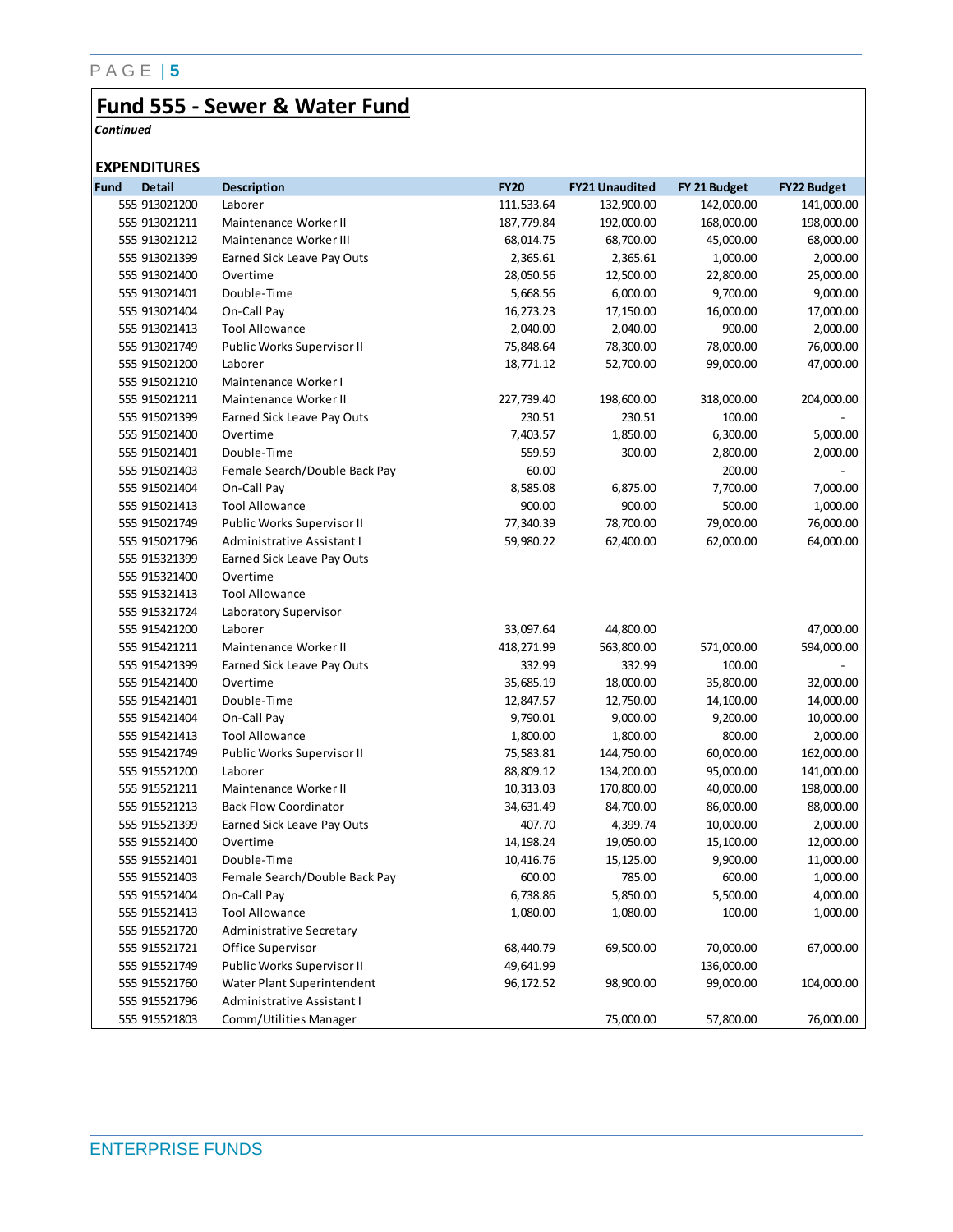### **Fund 555 - Sewer & Water Fund**

| Continued       |                                     |              |              |              |              |
|-----------------|-------------------------------------|--------------|--------------|--------------|--------------|
| 555 915721200   | Laborer                             | 60,738.76    | 44,800.00    | 45,000.00    | 47,000.00    |
| 555 915721211   | Maintenance Worker II               | 215,694.54   | 130,500.00   | 200,000.00   | 132,000.00   |
| 555 915721220   | Water Operator                      | 246,230.40   | 240,600.00   | 241,000.00   | 252,000.00   |
| 555 915721399   | Earned Sick Leave Pay Outs          | 3,572.57     | 3,915.25     | 4,400.00     | 5,000.00     |
| 555 915721400   | Overtime                            | 29,828.79    | 14,200.00    | 33,800.00    | 25,000.00    |
| 555 915721401   | Double-Time                         | 45,629.87    | 35,500.00    | 55,100.00    | 46,000.00    |
| 555 915721403   | Female Search/Double Back Pay       | 1,200.00     | 1,300.00     | 1,400.00     | 1,000.00     |
| 555 915721404   | On-Call Pay                         | 6,340.06     | 4,700.00     | 7,900.00     | 7,000.00     |
| 555 915721413   | <b>Tool Allowance</b>               | 1,440.00     | 1,440.00     | 1,100.00     | 2,000.00     |
| 555 915721749   | Public Works Supervisor II          |              |              |              |              |
| 555 915721796   | Administrative Assistant            |              |              |              |              |
| 555 915921110   | Clerical Technician I               | 167,033.33   | 146,000.00   | 150,000.00   | 159,000.00   |
| 555 915921120   | Fiscal Assistant I                  |              |              |              |              |
| 555 915921399   | Earned Sick Leave Pay Outs          | 176.68       | 176.68       | 300.00       |              |
| 555 915921400   | Overtime                            |              |              | 100.00       |              |
| 555 915921721   | Office Supervisor                   |              |              |              |              |
| 555 915921730   | <b>Staff Accountant</b>             | 111,200.09   | 127,850.00   | 133,000.00   | 132,000.00   |
| 555 915921754   | City Collector                      |              |              |              |              |
| 555 915921776   | <b>Senior Accountant</b>            | 72,849.61    | 76,800.00    | 76,000.00    | 81,000.00    |
| 555 915921862   | <b>Finance Coordinator</b>          | 6,807.48     | 53,350.00    | 52,000.00    | 57,000.00    |
| <b>SUB 2100</b> | <b>Personnel Services</b>           | 2,836,746.59 | 3,270,265.78 | 3,376,100.00 | 3,456,000.00 |
| 555 913022456   | Hospitalization                     | 155,078.00   | 145,000.00   | 112,000.00   | 140,000.00   |
| 555 913022461   | Employer Portion-OASDI (FICA)       | 30,436.18    | 36,000.00    | 30,200.00    | 30,000.00    |
| 555 913022462   | <b>Employer Portion-Medicare Ex</b> | 7,118.04     | 8,350.00     | 7,000.00     | 7,000.00     |
| 555 913022467   | Life Insurance Premiums             | 1,665.18     | 2,200.00     | 1,500.00     | 2,000.00     |
| 555 913022610   | <b>Employer IMRF</b>                | 63,103.87    | 82,000.00    | 67,700.00    | 65,000.00    |
| 555 913222456   | Hospitalization                     |              |              |              | 18,000.00    |
| 555 915022454   | Heath Ins Buy Out                   | 1,437.50     | 1,500.00     | 2,000.00     | 1,000.00     |
| 555 915022456   | Hospitalization                     | 111,234.40   | 89,000.00    | 142,000.00   | 109,000.00   |
| 555 915022461   | Employer Portion-OASDI (FICA)       | 24,753.37    | 25,000.00    | 36,000.00    | 25,000.00    |
| 555 915022462   | <b>Employer Portion-Medicare Ex</b> | 5,817.39     | 5,800.00     | 8,300.00     | 6,000.00     |
| 555 915022467   | Life Insurance Premiums             | 1,562.76     | 1,800.00     | 1,700.00     | 1,000.00     |
| 555 915022610   | <b>Employer IMRF</b>                | 50,869.63    | 58,600.00    | 80,600.00    | 54,000.00    |
| 555 915322456   | Hospitalization                     |              |              |              |              |
| 555 915322461   | Employer Portion-OASDI (FICA)       |              |              |              |              |
| 555 915322462   | <b>Employer Portion-Medicare Ex</b> |              |              |              |              |
| 555 915322467   | Life Insurance Premiums             |              |              |              |              |
| 555 915322610   | <b>Employer IMRF</b>                |              |              |              |              |
| 555 915422456   | Hospitalization                     | 182,550.57   | 132,000.00   | 155,096.00   | 153,000.00   |
| 555 915422459   | Unemployment Insurance              |              | 5,300.00     | 4,904.00     | 1,000.00     |
| 555 915422461   | Employer Portion-OASDI (FICA)       | 36,000.29    | 34,000.00    | 43,200.00    | 33,000.00    |
| 555 915422462   | <b>Employer Portion-Medicare Ex</b> | 8,419.44     | 7,900.00     | 10,000.00    | 8,000.00     |
| 555 915422467   | Life Insurance Premiums             | 2,083.85     | 2,500.00     | 2,100.00     | 2,000.00     |
| 555 915422610   | <b>Employer IMRF</b>                | 73,655.98    | 77,000.00    | 96,700.00    | 74,000.00    |
| 555 915522454   | Health Ins Buy Out                  |              |              |              |              |
| 555 915522456   | Hospitalization                     | 144,415.05   | 121,700.00   | 96,000.00    | 95,000.00    |
| 555 915522457   | <b>Workmen's Compensation</b>       | 116,278.26   | 290,000.00   | 233,000.00   | 177,000.00   |
| 555 915522458   | Liability Insurance                 | 356,206.61   | 150,000.00   | 140,000.00   | 85,000.00    |
| 555 915522461   | Employer Portion-OASDI (FICA)       | 22,470.09    | 34,000.00    | 34,100.00    | 21,000.00    |
| 555 915522462   | <b>Employer Portion-Medicare Ex</b> | 5,255.15     | 8,000.00     | 9,100.00     | 5,000.00     |
|                 |                                     |              |              |              |              |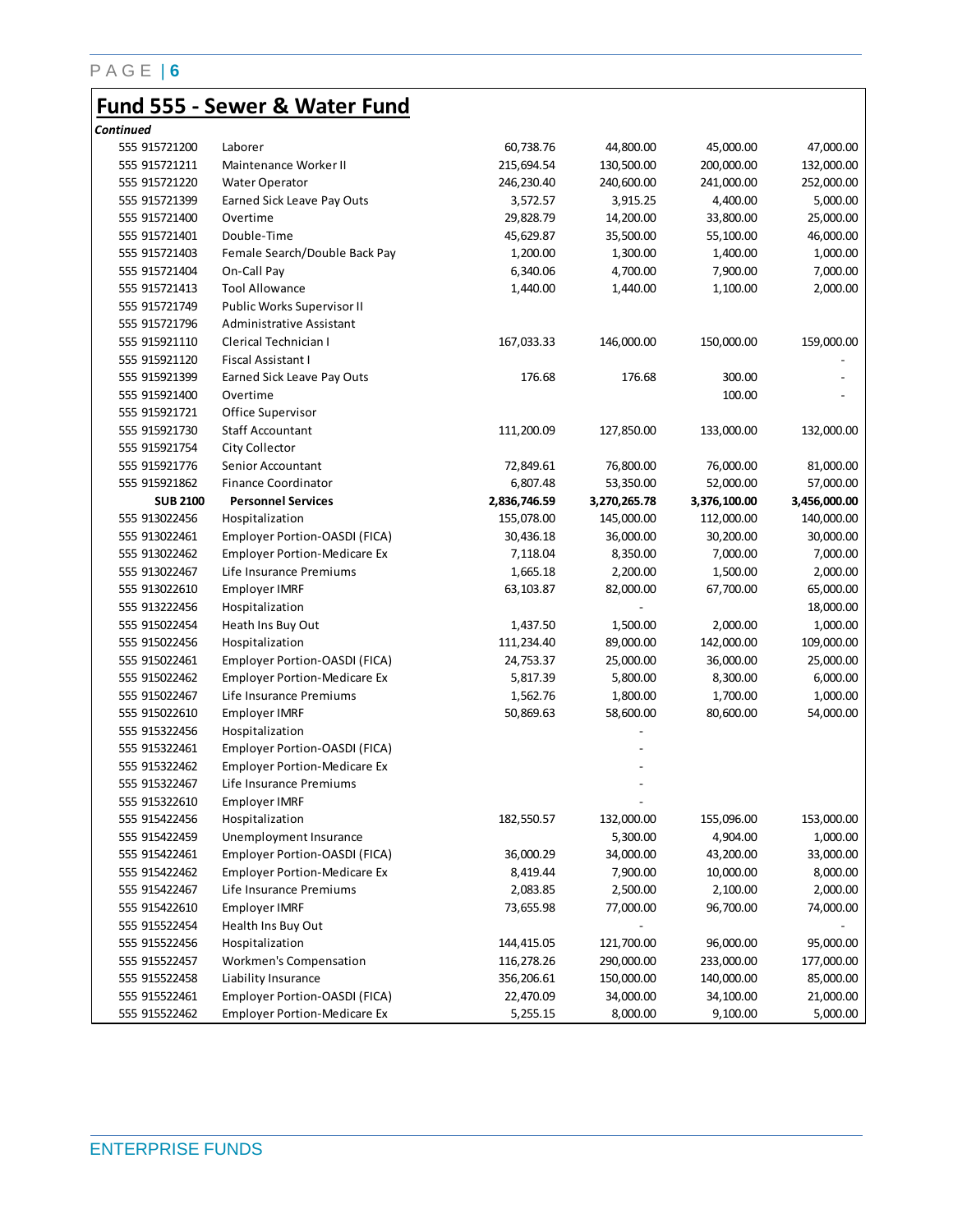### **Fund 555 - Sewer & Water Fund**

| Continued       |                                       |              |                          |              |              |
|-----------------|---------------------------------------|--------------|--------------------------|--------------|--------------|
| 555 915522467   | Life Insurance Premiums               | (1,546.10)   | 1,300.00                 | 1,900.00     | 1,000.00     |
| 555 915522610   | <b>Employer IMRF</b>                  | 48,311.57    | 85,000.00                | 87,500.00    | 48,000.00    |
| 555 915722454   | Health Ins Buy Out                    |              |                          |              |              |
| 555 915722456   | Hospitalization                       | 129,338.49   | 92,500.00                | 108,000.00   | 150,000.00   |
| 555 915722461   | Employer Portion-OASDI (FICA)         | 37,817.71    | 31,250.00                | 36,900.00    | 39,000.00    |
| 555 915722462   | <b>Employer Portion-Medicare Ex</b>   | 8,844.48     | 7,300.00                 | 8,600.00     | 9,000.00     |
| 555 915722467   | Life Insurance Premiums               | 1,946.01     | 1,850.00                 | 1,800.00     | 2,000.00     |
| 555 915722610   | Employer IMRF                         | 76,854.28    | 70,000.00                | 82,600.00    | 86,000.00    |
| 555 915922454   | Health Ins Buy Out                    | 270.79       | 900.00                   | 2,000.00     |              |
| 555 915922456   | Hospitalization                       | 61,848.75    | 77,500.00                | 110,000.00   | 69,000.00    |
| 555 915922457   | Workmen's Compensation                | (9, 119.68)  |                          | 2,000.00     |              |
| 555 915922458   | Liability Insurance                   | 1,684.74     |                          | 2,000.00     |              |
| 555 915922461   | Employer Portion-OASDI (FICA)         | 21,272.23    | 25,000.00                | 25,700.00    | 21,000.00    |
| 555 915922462   | <b>Employer Portion-Medicare Ex</b>   | 4,974.94     | 5,850.00                 | 6,000.00     | 5,000.00     |
| 555 915922467   | Life Insurance Premiums               | 1,343.86     | 1,700.00                 | 1,200.00     | 1,000.00     |
| 555 915922610   | <b>Employer IMRF</b>                  | 44,982.59    | 59,400.00                | 57,600.00    | 47,000.00    |
| 555 915922701   | <b>GASB68 Pension Expense</b>         | 142,977.00   |                          |              |              |
| 555 916122700   | <b>OPEB</b> Expense                   | 514,546.62   |                          |              |              |
| <b>SUB 2200</b> | <b>Personnel Benefits</b>             | 2,486,759.89 | 1,777,200.00             | 1,847,000.00 | 1,590,000.00 |
| 555 913024412   | <b>Equipment Maintenance</b>          | 2,988.23     | 2,000.00                 | 6,000.00     | 3,000.00     |
| 555 913024423   | Telephone                             |              |                          |              |              |
| 555 913024426   | Utilities                             | 32,628.40    | 20,000.00                | 39,696.31    | 26,000.00    |
| 555 913024438   | <b>Other Professional Services</b>    | 14,305.00    | 400.00                   | 33,000.00    | 20,000.00    |
| 555 913024439   | Laundry Services                      | 2,470.42     | 2,000.00                 | 3,600.00     | 3,000.00     |
| 555 913024491   | <b>Employee Physical/Med Treatmnt</b> | 284.00       | 550.00                   | 500.00       |              |
| 555 915024491   | Employee Physical/Med Treatmnt        | 50.00        | 100.00                   | 80.00        |              |
| 555 915424491   | Employee Physical/Med Treatmnt        | 258.00       | 500.00                   | 500.00       |              |
| 555 915524407   | <b>Bank Service Charges</b>           | 12,720.81    |                          | 2,000.00     | 4,000.00     |
| 555 915524412   | <b>Equipment Maintenance</b>          | 2,988.25     | 2,000.00                 | 3,000.00     | 3,000.00     |
| 555 915524423   | Telephone                             | 3,006.91     |                          | 16,000.00    |              |
| 555 915524424   | Real Estate Tax                       | 7,445.96     | 100.00                   | 6,000.00     | 3,000.00     |
| 555 915524429   | Conference & Travel                   | 1,301.61     | 500.00                   | 3,000.00     | 1,000.00     |
| 555 915524432   | Postage                               | 130.85       | 200.00                   | 1,000.00     |              |
| 555 915524436   | <b>Consultant Services</b>            | 88,107.07    | 77,000.00                | 120,000.00   | 103,000.00   |
| 555 915524438   | <b>Other Professional Services</b>    | 128,927.01   | 65,000.00                | 226,655.00   | 726,086.00   |
| 555 915524439   | <b>Laundry Services</b>               | 9,195.04     | 9,000.00                 | 12,000.00    | 9,000.00     |
| 555 915524443   | Membership Dues                       | 5,666.00     | 6,900.00                 | 8,249.00     | 6,000.00     |
| 555 915524454   | Labor Relations                       | 1,012.50     |                          | 1,000.00     |              |
| 555 915524456   | Claims Expense                        | 438,495.00   |                          |              |              |
| 555 915524490   | Risk Premiums                         | 81,828.20    | $\overline{\phantom{a}}$ |              | 58,000.00    |
| 555 915524491   | Employee Physical/Med Treatmnt        | 50.00        | 100.00                   | 500.00       |              |
| 555 915524801   | IT Serv Software & Subscriptio        | 196, 372. 76 | 165,000.00               | 134,600.00   | 145,000.00   |
| 555 915524802   | IT Serv Hardware & Equipment          | 5,786.13     | 15,000.00                | 134,600.00   | 145,000.00   |
| 555 915524803   | IT Serv Utilities & Consulting        | 41,384.58    | 25,000.00                | 67,300.00    |              |
| 555 915524960   | <b>Declared Emergency Contracts</b>   |              | 3,000.00                 | 3,016.00     |              |
| 555 915724426   | <b>Utilities</b>                      | 611,747.76   | 490,000.00               | 692,303.69   | 566,000.00   |
| 555 915724491   | Employee Physical/Med Treatmnt        | 150.00       |                          | 500.00       |              |
| 555 915924407   | <b>Bank Service Charges</b>           | 102,963.92   | 130,500.00               | 95,000.00    | 112,000.00   |
| 555 915924412   | <b>Equipment Maintenance</b>          |              |                          | 71,300.00    | 48,000.00    |
| 555 915924423   | Telephone                             | 422.48       |                          | 1,000.00     |              |
| 555 915924428   | Rental/Lease Purchase                 | 629.96       |                          | 2,000.00     | 1,000.00     |
|                 |                                       |              | $\overline{\phantom{a}}$ |              |              |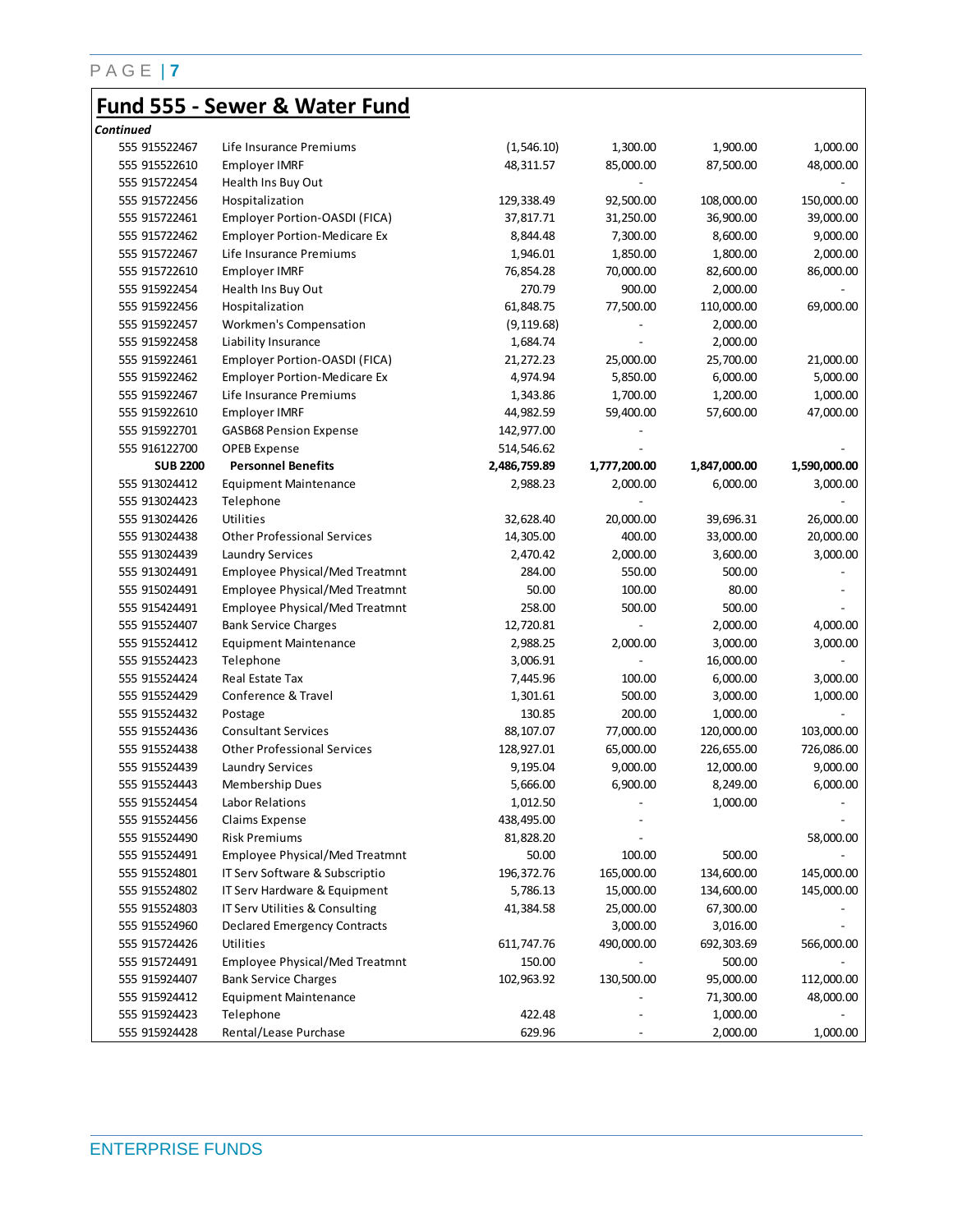### **Fund 555 - Sewer & Water Fund**

| Continued       |                                       |              |              |              |              |
|-----------------|---------------------------------------|--------------|--------------|--------------|--------------|
| 555 915924429   | Conference & Travel                   | 2,896.56     |              |              | 2,000.00     |
| 555 915924431   | Training & Schooling                  | 365.00       | 300.00       | 3,527.14     |              |
| 555 915924432   | Postage                               | 106,260.93   | 96,600.00    | 102,000.00   | 115,000.00   |
| 555 915924433   | Advertising                           |              |              |              |              |
| 555 915924434   | Printing                              | 33,711.83    | 26,750.00    | 33,972.86    | 19,000.00    |
| 555 915924437   | Legal Services                        |              |              |              |              |
| 555 915924438   | <b>Other Professional Services</b>    | 42,023.63    | 3,000.00     | 42,970.00    | 31,000.00    |
| 555 915924443   | Membership Dues                       | 320.00       | 820.00       | 820.00       | 1,000.00     |
| 555 915924476   | Municipal Audit Expenses              | 7,969.00     | 10,000.00    | 21,000.00    | 8,000.00     |
| 555 915924491   | <b>Employee Physical/Med Treatmnt</b> | 150.00       |              | 100.00       |              |
| 555 915924591   | <b>Customer Rebate</b>                | (25.76)      | 2,700.00     | 2,010.00     |              |
| 555 915924801   | IT Serv Software & Subscriptio        | 233,506.08   | 270,000.00   | 201,600.00   | 89,000.00    |
| 555 915924802   | IT Serv Hardware & Equipment          | 585.30       |              | 9,600.00     |              |
| 555 915924803   | IT Serv Utilities & Consulting        | 24,211.85    | 8,500.00     | 27,800.00    |              |
| 555 916024435   | <b>Engineering Services</b>           |              |              |              | 5,000.00     |
| 555 916024438   | <b>Other Professional Services</b>    | 3,744.00     |              | 31,668.96    | 1,000.00     |
| 555 916024505   | Adelphi Landfill Leachate Disp        | 40,740.97    |              |              | 26,000.00    |
| 555 916124014   | Bond Issuance Expenses-Various        |              | 250,000.00   | 250,000.00   |              |
| 555 916124075   | Principal Retirement - Bonds          |              | 644,000.00   | 644,000.00   | 1,390,000.00 |
| 555 916124076   | Lease Payments - Principal            |              | 625,000.00   | 625,000.00   |              |
| 555 916124403   | <b>Interest Expense</b>               |              |              |              |              |
| 555 916124404   | Bond Interest Expense                 | 869,458.50   | 887,000.00   | 887,000.00   | 1,431,000.00 |
| 555 916124405   | <b>Bond Service Fees</b>              | 3,962.50     | 7,500.00     | 7,500.00     | 10,000.00    |
| 555 916224401   | <b>Amortization Expense</b>           | 45,175.00    |              |              |              |
| 555 916324450   | Services Provided by GF100            | 615,000.00   | 632,800.00   | 632,800.00   | 633,000.00   |
| <b>SUB 2400</b> | <b>Contractual Services</b>           | 3,823,372.24 | 4,479,820.00 | 5,207,768.96 | 5,743,086.00 |
| 555 913025466   | Gasoline & Oil                        | 28,377.06    | 20,000.00    | 31,000.00    | 27,000.00    |
| 555 913025468   | <b>Operating Supplies</b>             | 12,931.70    | 7,500.00     | 26,000.00    | 20,000.00    |
| 555 915425468   | <b>Operating Supplies</b>             | 36,396.51    | 195,000.00   | 200,000.00   | 147,000.00   |
| 555 915525464   | <b>Chemical Supplies</b>              | 119,921.69   | 132,500.00   | 150,000.00   | 133,000.00   |
| 555 915525465   | Office Supplies                       |              | 3,300.00     | 3,000.00     | 1,000.00     |
| 555 915525466   | Gasoline & Oil                        | 8,957.23     | 5,000.00     | 10,000.00    | 9,000.00     |
| 555 915525468   | <b>Operating Supplies</b>             | 256,717.69   | 232,000.00   | 348,124.01   | 262,000.00   |
| 555 915525478   | <b>Computer Supplies</b>              |              |              | 1,000.00     | 3,000.00     |
| 555 915525480   | Miscellaneous Expense                 | 100.00       |              | 46,100.00    |              |
| 555 915525481   | Cash Shortage Expense                 | 153.82       | 450.00       |              |              |
| 555 915525484   | <b>Credit Card Fees</b>               |              | 100.00       |              |              |
| 555 915525493   | Hydrants Operating/Maintenance        | 38,406.40    | 37,500.00    | 60,000.00    | 39,000.00    |
| 555 915525576   | Wireless Phone/Internet               | 5,515.71     |              |              | 2,000.00     |
| 555 915525960   | Declared Emergency Commodities        | 1,896.66     | 7,000.00     | 5,775.99     |              |
| 555 915725468   | <b>Operating Supplies</b>             |              |              |              |              |
| 555 915925465   | Office Supplies                       | 1,399.07     | 500.00       | 1,100.00     | 1,000.00     |
| 555 915925466   | Gasoline & Oil                        |              |              |              |              |
| 555 915925468   | <b>Operating Supplies</b>             | 199.35       | 500.00       | 900.00       |              |
| 555 915925478   | <b>Computer Supplies</b>              | 716.71       |              |              |              |
| 555 915925480   | Miscellaneous Expense                 |              |              | 500.00       |              |
| 555 915925481   | Cash Shortage Expense                 |              |              |              |              |
| 555 915925484   | <b>Credit Card Fees</b>               | 8.51         | 100.00       | 500.00       |              |
| 555 915925576   | Wireless Phone/Internet               | 729.54       |              |              |              |
| <b>SUB 2500</b> | <b>Commodities</b>                    | 512,427.65   | 641,450.00   | 884,000.00   | 644,000.00   |
|                 |                                       |              |              |              |              |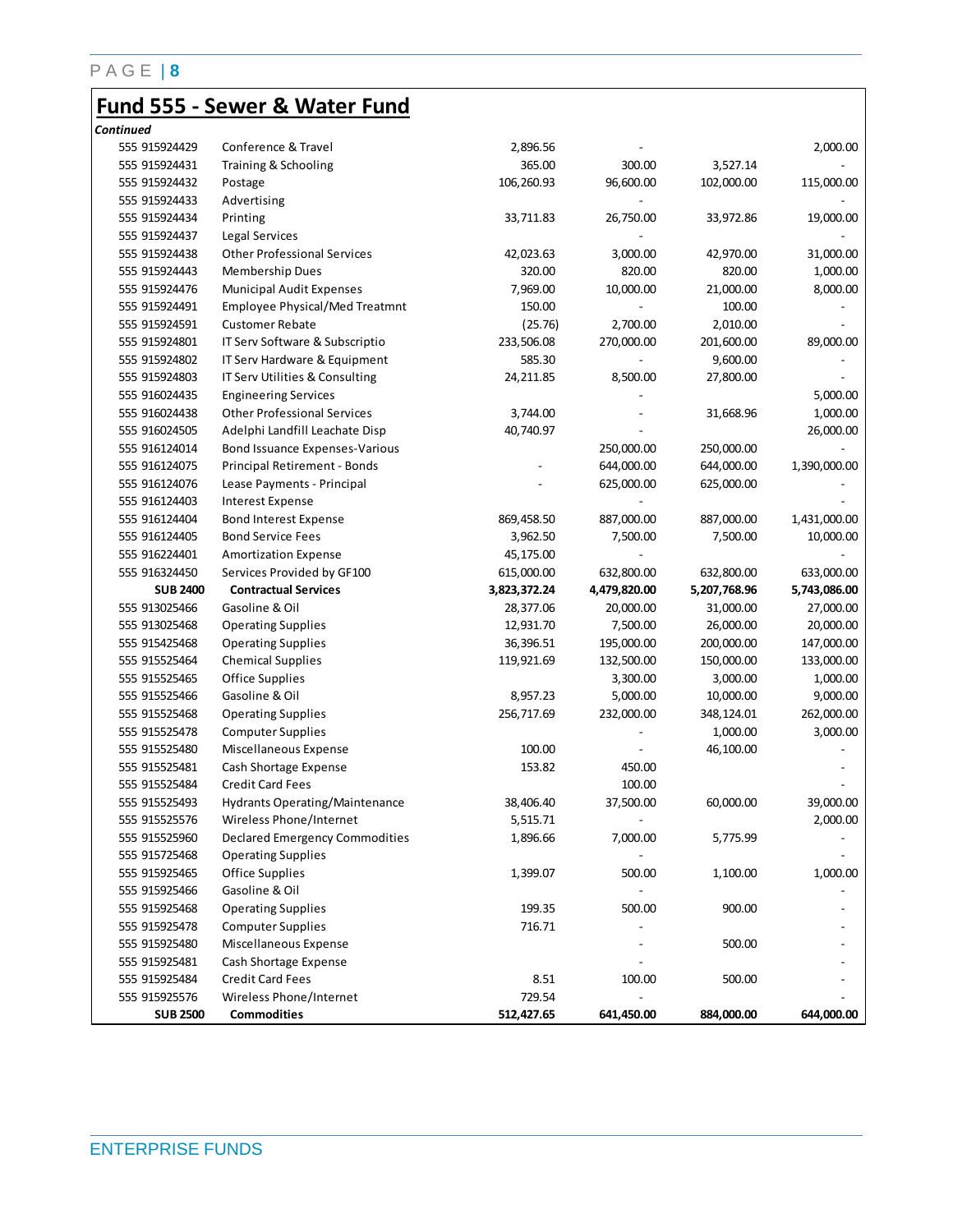### **Fund 555 - Sewer & Water Fund**

| Continued       |                                                          |               |               |                  |               |
|-----------------|----------------------------------------------------------|---------------|---------------|------------------|---------------|
| 555 913226494   | Equipment                                                | (191, 028.18) |               |                  |               |
| 555 916026490   | Land Acquisition                                         |               |               |                  |               |
| 555 916026493   | Vehicle                                                  |               |               |                  |               |
| 555 916026494   | Equipment                                                | 268,529.30    |               | 154,450.00       |               |
| 555 916026495   | Computer Hardware/Equipment                              |               |               |                  |               |
| <b>SUB 2600</b> | <b>Capital Outlay</b>                                    | 77,501.12     |               | 154,450.00       |               |
| 555 916027018   | Water Filtration Plant Improv.                           | (0.28)        | 350,000.00    | 7,208,376.69     |               |
| 555 916027043   | Water Main Replacements                                  | 0.53          | 225,000.00    | 700,000.00       |               |
| 555 916027066   | <b>Water Distribution Analysis</b>                       | 0.35          |               | 43,748.05        |               |
| 555 916027082   | <b>Storm Sewer Improvements</b>                          | (0.44)        |               | 500,000.00       |               |
| 555 916027085   | Sanitary Sewer Improvements                              |               | 60,000.00     | 900,000.00       |               |
| 555 916027090   | Booster Station-Fountain Sq                              | (0.23)        |               | 650,000.00       |               |
| 555 916027691   | <b>Lift Station Repairs</b>                              | 0.04          |               | 650,000.00       |               |
| 555 916027692   | Sanitary/Storm Sewer Repair                              |               |               |                  |               |
| 555 916027693   | <b>Meter Reading Automation</b>                          |               |               |                  |               |
| <b>SUB 2700</b> | <b>Capital Improvements</b>                              | (0.03)        | 635,000.00    | 10,652,124.74    |               |
| 555 915528100   | <b>Bad Debt Expense</b>                                  | 62,023.03     |               |                  |               |
| 555 915928100   | <b>Bad Debt Expense</b>                                  |               |               |                  |               |
| 555 915928300   | <b>Bank Balance Correction Exp</b>                       | (579.56)      |               |                  |               |
| 555 916128111   | Adjustment Bonded Debt                                   |               |               |                  |               |
| 555 916128420   | F.A. Retirements & Adjustments                           | 402,816.00    |               |                  |               |
| 555 916128850   | Internal Loan Write Off                                  |               |               |                  |               |
| 555 916228000   | <b>Depreciation Expense</b>                              | 2,610,074.00  |               |                  |               |
| 555 916228200   | Loss on Investment Activity                              |               |               |                  |               |
| 555 916228420   | F.A. Retirements & Adjustments                           |               |               |                  |               |
| 555 916228422   | Inc/Dec in Comp Abs Estimates                            | 53,095.00     |               |                  |               |
| <b>SUB 2800</b> | <b>Non-Cash Expense</b>                                  | 3,127,428.47  |               |                  |               |
|                 | <b>TOTAL EXPENDITURES</b>                                | 12,864,235.93 | 10,803,735.78 | 22,121,443.70    | 11,433,086.00 |
|                 |                                                          |               |               |                  |               |
|                 | <b>EXCESS (DEFICIENCY) OF REVENUES OVER EXPENDITURES</b> | 3,101,632.93  | 5,161,664.22  | (7, 293, 443.70) | 3,309,914.00  |

#### **OTHER FINANCING SOURCES (USES)**

| l Fund | <b>Detail</b>   | <b>Description</b>                   | <b>FY20</b>              | <b>FY21 Unaudited</b>    | FY 21 Budget   | <b>FY22 Budget</b>       |
|--------|-----------------|--------------------------------------|--------------------------|--------------------------|----------------|--------------------------|
|        | 555 63556       | Transfer From Water & Sewer Ca       |                          |                          |                |                          |
|        | 555 63714       | Transfers From Working Cash Fd       | -                        | -                        |                | $\overline{\phantom{a}}$ |
|        | <b>SUB 6300</b> | <b>Transfers In/From</b>             |                          |                          |                |                          |
|        | 555 68556       | Transfers to Sewer & Water Cap       | $\overline{\phantom{a}}$ |                          | 3,000,000.00   | 2,000,000.00             |
|        | 555 68660       | Transfers to Safety/Risk Fund        | 8.743.15                 |                          |                |                          |
|        | <b>SUB 6800</b> | <b>Transfers Out/To</b>              | (8,743.15)               | $\overline{\phantom{0}}$ | (3,000,000.00) | (2,000,000.00)           |
|        |                 | <b>TOTAL OTHER FINANCING SOURCES</b> | (8,743.15)               |                          | (3.000.000.00) | (2,000,000.00)           |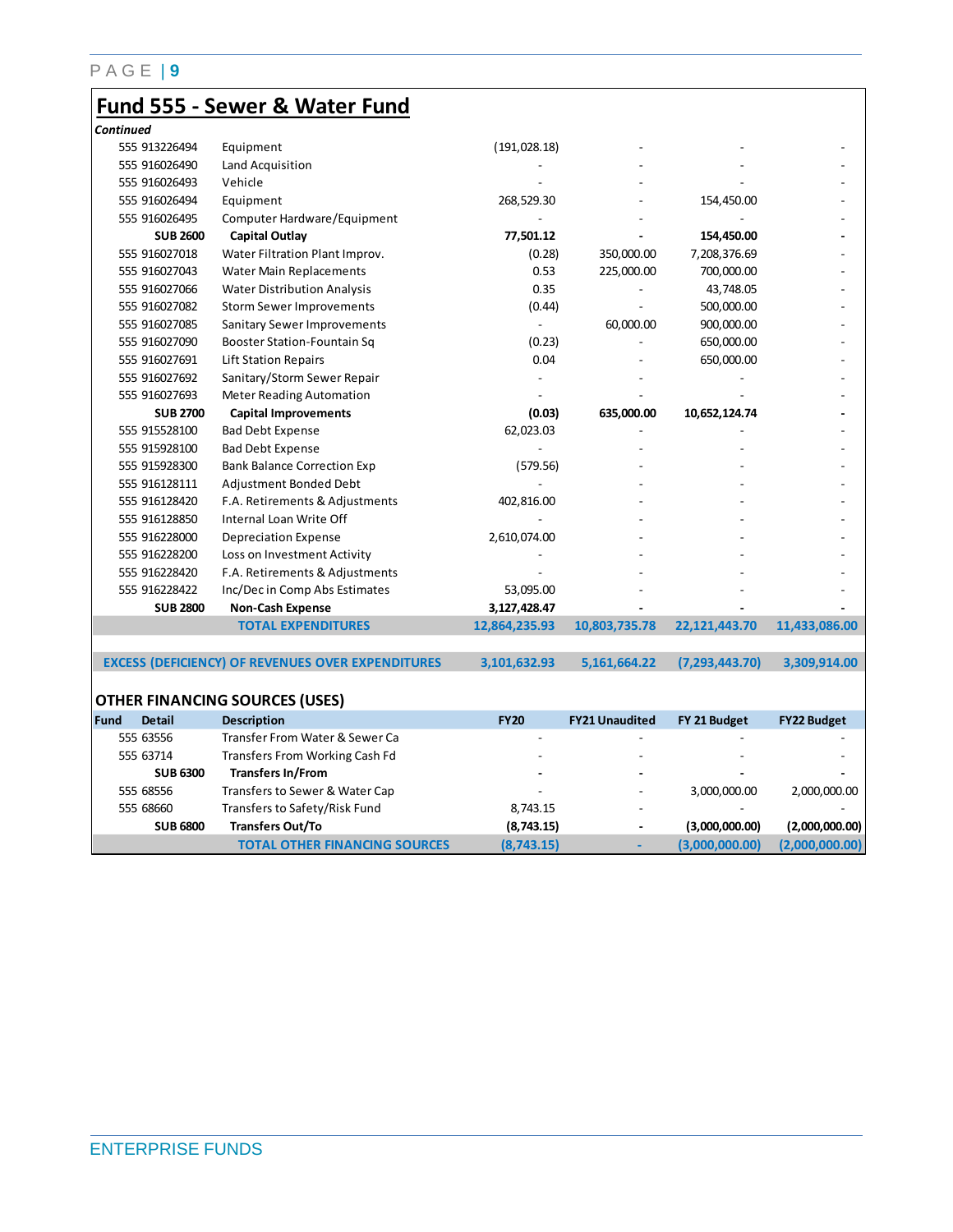# **Fund 556 - Sewer & Water Capital Fund**

| <b>REVENUES</b>       |                                                          |                |                       |               |                    |
|-----------------------|----------------------------------------------------------|----------------|-----------------------|---------------|--------------------|
| Fund<br><b>Detail</b> | <b>Description</b>                                       | <b>FY20</b>    | <b>FY21 Unaudited</b> | FY 21 Budget  | <b>FY22 Budget</b> |
| 556 46100             | <b>Interest Earned</b>                                   |                | 5,834.00              |               | 80,000.00          |
| <b>SUB 4600</b>       | Interest                                                 |                | 5,834.00              |               | 80,000.00          |
| 556 49310             | <b>Bond Proceeds</b>                                     |                | 15,307,532.00         | 15,000,000.00 |                    |
| <b>SUB 4900</b>       | <b>Other Financing Sources</b>                           |                | 15,307,532.00         | 15,000,000.00 |                    |
|                       | <b>TOTAL REVENUES</b>                                    |                | 15,313,366.00         | 15,000,000.00 | 80,000.00          |
|                       |                                                          |                |                       |               |                    |
| <b>EXPENDITURES</b>   |                                                          |                |                       |               |                    |
| Fund<br><b>Detail</b> | <b>Description</b>                                       | <b>FY20</b>    | <b>FY21 Unaudited</b> | FY 21 Budget  | <b>FY22 Budget</b> |
| 556 916024404         | <b>Bond Interest Expense</b>                             | $\overline{a}$ | 197,275.00            |               |                    |
| 556 916024406         | <b>Bond Issuance Expense</b>                             |                | 303,653.00            |               |                    |
| 556 916024435         | <b>Engineering Services</b>                              |                |                       |               | 160,000.00         |
| 556 916024505         | Adelphi Landfill Leachate Disp                           |                | 43,387.00             | 50,000.00     | 54,000.00          |
| <b>SUB 2400</b>       | <b>Contractual Services</b>                              |                | 544,315.00            | 50,000.00     | 214,000.00         |
| 556 916025480         | Miscellaneous Expense                                    |                | 1,844.00              |               |                    |
| <b>SUB 2500</b>       | <b>Commodities</b>                                       |                | 1,844.00              |               |                    |
| 556 916026362         | Sewer Vactruck                                           |                | 130,000.00            | 130,000.00    |                    |
| 556 916026494         | Equipment                                                |                | 51,000.00             |               | 400,000.00         |
| 556 916026495         | Computer Hardware/Equipment                              |                | 272,770.00            | 394,000.00    |                    |
| <b>SUB 2600</b>       | Capital Outlay                                           |                | 453,770.00            | 524,000.00    | 400,000.00         |
| 556 916027016         | Wkgn Airport Water Expansion Project                     |                |                       |               | 465,000.00         |
| 556 916027018         | Water Filtration Plant Improv.                           |                | 5,174,850.00          | 4,000,000.00  | 4,030,000.00       |
| 556 916027043         | Water Main Replacements                                  |                | 502,008.00            | 718,808.25    | 1,441,000.00       |
| 556 916027066         | <b>Water Distribution Analysis</b>                       |                | 54,002.00             | 43,748.05     |                    |
| 556 916027082         | <b>Storm Sewer Improvements</b>                          |                | 940,913.00            | 1,015,759.86  | 1,000,000.00       |
| 556 916027085         | Sanitary Sewer Improvements                              |                | 49,467.00             | 854,240.14    | 1,000,000.00       |
| 556 916027088         | <b>Water Main Extensions</b>                             |                |                       |               | 200,000.00         |
| 556 916027639         | <b>Project Additions</b>                                 |                |                       |               | 642,000.00         |
| 556 916027691         | Lift Station Repairs                                     |                | 26,821.00             | 500,000.00    |                    |
| <b>SUB 2700</b>       | <b>Capital Improvements</b>                              |                | 6,748,061.00          | 7,132,556.30  | 8,778,000.00       |
|                       | <b>TOTAL EXPENDITURES</b>                                |                | 7,747,990.00          | 7,706,556.30  | 9,392,000.00       |
|                       |                                                          |                |                       |               |                    |
|                       | <b>EXCESS (DEFICIENCY) OF REVENUES OVER EXPENDITURES</b> |                | 7,565,376.00          | 7,293,443.70  | (9,312,000.00)     |
|                       |                                                          |                |                       |               |                    |
|                       | <b>OTHER FINANCING SOURCES (USES)</b>                    |                |                       |               |                    |
| Fund<br><b>Detail</b> | <b>Description</b>                                       | <b>FY20</b>    | <b>FY21 Unaudited</b> | FY 21 Budget  | <b>FY22 Budget</b> |
| 556 63555             | Transfers From Sewer/Water Fd.                           |                | 8,963,719.00          | 3,000,000.00  | 2,000,000.00       |
| <b>SUB 6300</b>       | <b>Transfers In/From</b>                                 |                | 8,963,719.00          | 3,000,000.00  | 2,000,000.00       |
| 556 68555             | Transfers to Water/Sewer Fd                              |                | 200,000.00            |               |                    |
| <b>SUB 6800</b>       | <b>Transfers Out/To</b>                                  |                | (200,000.00)          |               |                    |
|                       | <b>TOTAL OTHER FINANCING SOURCES</b>                     |                | 8,763,719.00          | 3,000,000.00  | 2,000,000.00       |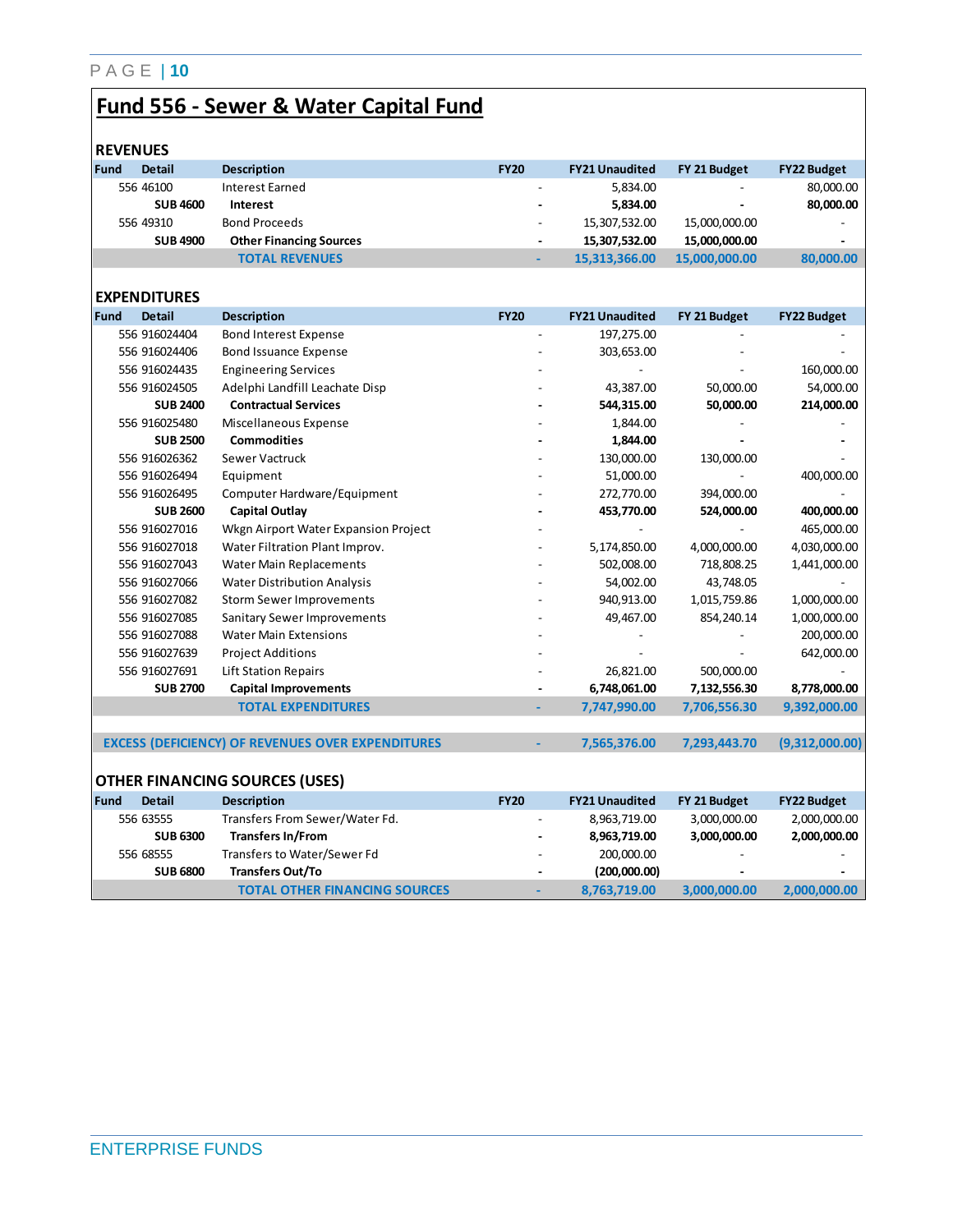## **Fund 595 - Motor Vehicle Parking Lot Fund**

### **REVENUES**

| Fund | <b>Detail</b>       | <b>Description</b>                  | <b>FY20</b>  | <b>FY21 Unaudited</b> | FY 21 Budget   | <b>FY22 Budget</b> |
|------|---------------------|-------------------------------------|--------------|-----------------------|----------------|--------------------|
|      | 595 30080           | Home Rule Retail OccServ. Tax       | 313,008.00   | 468,828.00            | 500,000.00     |                    |
|      | <b>SUB 3000</b>     | <b>Tax Collection</b>               | 313,008.00   | 468,828.00            | 500,000.00     | 600,000.00         |
|      | 595 34024           | Fees - Street Meter Parking         | 156,598.04   | 60,890.00             | 180,000.00     | 160,000.00         |
|      | 595 34025           | Fees - Parking Lot C                | 45,116.15    | 11,224.00             | 50,000.00      | 47,000.00          |
|      | 595 34030           | Fees - Parking Lot Mach/Meters      | 154,095.93   | 22,061.00             | 180,000.00     | 158,000.00         |
|      | 595 34054           | Fees - Parking Lot E                | 60.00        |                       |                |                    |
|      | 595 34055           | Fees - Monthly Prk Pass/Dwntwn      | 83,499.23    | 7,816.00              | 100,000.00     | 95,000.00          |
|      | 595 34059           | Fees - Special Events Parking       | 139,880.00   | 40.00                 | 150,000.00     | 143,000.00         |
|      | 595 34088           | Fees - Cellular Telecom/Tower       | 10,000.00    |                       |                |                    |
|      | <b>SUB 3400</b>     | Fees                                | 589,249.35   | 102,031.00            | 660,000.00     | 603,000.00         |
|      | 595 46100           | <b>Interest Earned</b>              | 14,195.82    | 152.00                | 10,000.00      | 15,000.00          |
|      | <b>SUB 4600</b>     | Interest                            | 14,195.82    | 152.00                | 10,000.00      | 15,000.00          |
|      | 595 46300           | Rental Income - Clayton Street      | 5,344.26     | 15,750.00             | 10,000.00      | 6,000.00           |
|      | 595 46360           | Rental Income - Downtown            | 35,750.00    | 111,143.00            | 50,000.00      | 37,000.00          |
|      | 595 46361           | Rental Income-Metra Concession      | 3,000.00     | 2,750.00              |                | 3,000.00           |
|      | 595 48290           | <b>Other Reimbursements</b>         |              |                       |                |                    |
|      | 595 48900           | Miscellaneous Revenue               | 40,131.10    | 50,195.00             | 50,000.00      | 41,000.00          |
|      | 595 48926           | Art Studio Income                   |              |                       |                |                    |
|      | <b>SUB 4800</b>     | <b>Miscellaneous Revenue</b>        | 84,225.36    | 179,838.00            | 110,000.00     | 87,000.00          |
|      |                     | <b>TOTAL REVENUES</b>               | 1,000,678.53 | 750,849.00            | 1,280,000.00   | 1,305,000.00       |
|      |                     |                                     |              |                       |                |                    |
|      | <b>EXPENDITURES</b> |                                     |              |                       |                |                    |
| Fund | <b>Detail</b>       | <b>Description</b>                  | <b>FY20</b>  | <b>FY21 Unaudited</b> | FY 21 Budget   | <b>FY22 Budget</b> |
|      | 595 459521211       | Maintenance Worker II               | 66,422.35    | 68,679.00             | 66,000.00      | 69,000.00          |
|      | 595 459521399       | Earned Sick Leave Pay Outs          | 2,319.20     | 1,094.00              | $\overline{a}$ | 3,000.00           |
|      | 595 459521400       | Overtime                            | 5,719.55     | 5,814.00              | 4,900.00       | 6,000.00           |
|      | 595 459521401       | Double-Time                         | 280.87       | 4,171.00              | 2,500.00       |                    |
|      | 595 459521413       | <b>Tool Allowance</b>               | 355.00       | 355.00                | 1,000.00       | 1,000.00           |
|      | 595 459521711       | Parking Lot Supervisor              | 71,140.82    | 73,906.00             | 72,000.00      | 77,000.00          |
|      | 595 459521785       | Parking Lot Attendants              | 500.00       |                       |                |                    |
|      | <b>SUB 2100</b>     | <b>Personnel Services</b>           | 146,737.79   | 154,019.00            | 146,400.00     | 156,000.00         |
|      | 595 459522456       | Hospitalization                     | 44,416.80    | 40,293.00             | 27,000.00      | 50,400.00          |
|      | 595 459522457       | Workmen's Compensation              | (1,756.77)   | 1,387.00              | 2,000.00       | 4,000.00           |
|      | 595 459522458       | Liability Insurance                 | 561.58       | 6,160.00              | 7,000.00       | 4,000.00           |
|      | 595 459522461       | Employer Portion-OASDI (FICA)       | 8,882.27     | 9,573.00              | 10,000.00      | 3,150.00           |
|      | 595 459522462       | <b>Employer Portion-Medicare Ex</b> | 2,077.31     | 2,239.00              | 2,200.00       | 2,000.00           |
|      | 595 459522467       | Life Insurance Premiums             | 510.69       | 615.00                | 500.00         | 1,000.00           |
|      | 595 459522473       | Parking Stipend                     |              |                       |                |                    |
|      | 595 459522610       | Employer IMRF                       | 18,361.36    | 21,052.00             | 21,000.00      | 21,450.00          |
|      | 595 459522701       | <b>GASB68 Pension Expense</b>       | 14,978.00    |                       |                |                    |
|      | <b>SUB 2200</b>     | <b>Personnel Benefits</b>           | 88,031.24    | 81,319.00             | 69.700.00      | 86,000.00          |